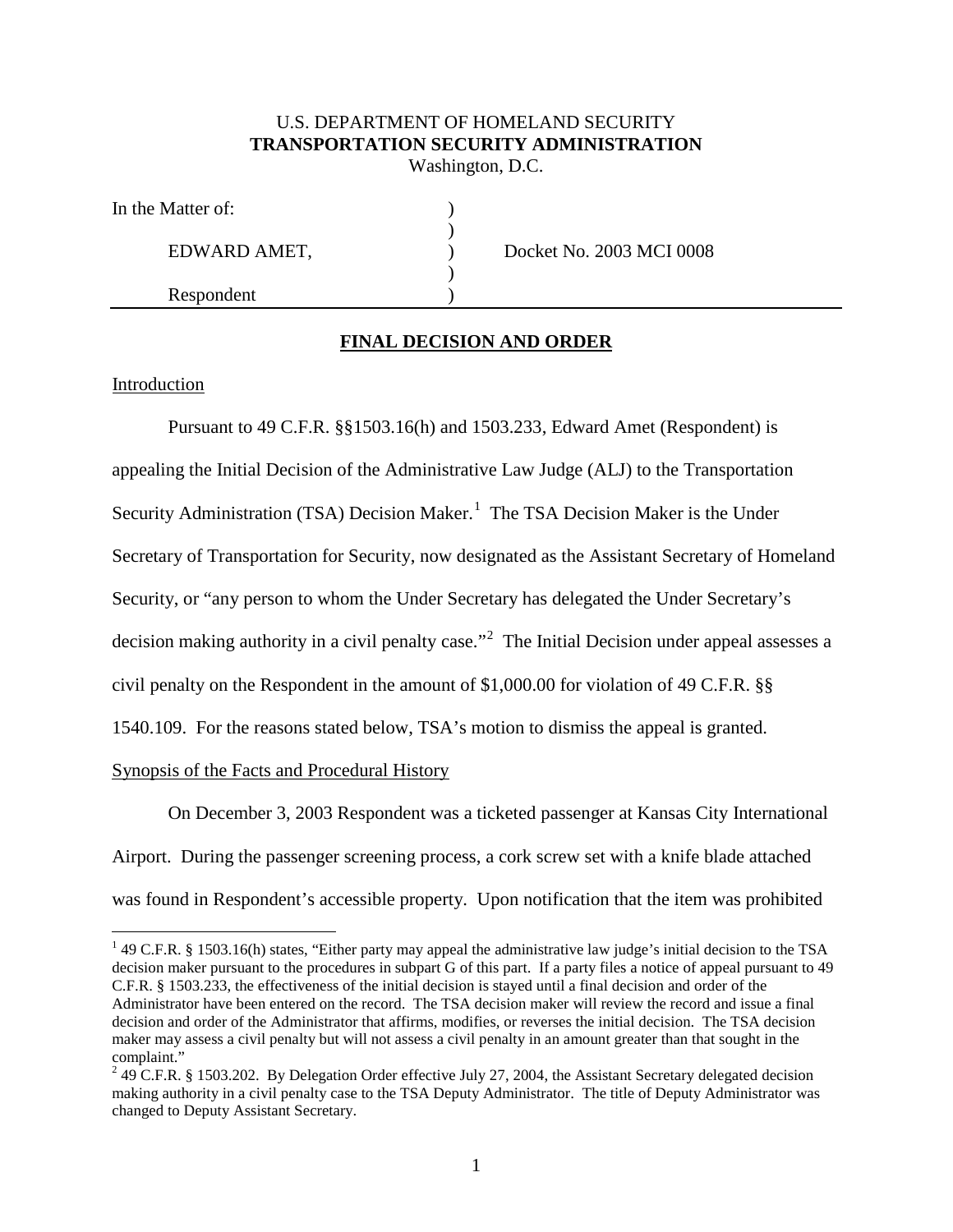on board the aircraft, Respondent moved closer to the TSA screener and, while holding a key blade, told the screener, "You're dead." TSA served Respondent with a Notice of Proposed Civil Penalty and a Final Notice of Proposed Civil Penalty. Respondent requested a formal hearing before an ALJ. On August 11, 2004, TSA filed a formal Complaint alleging that Respondent intimidated, interfered, and threatened a security screener in violation of 49 C.F.R. § 1540.109.<sup>3</sup> TSA's rules of practice require that a written Answer to the Complaint must be filed within 30 days after service of the Complaint and that failure to file an Answer without good cause will be deemed an admission of the truth of each allegation contained in the Complaint.<sup>4</sup>

Respondent did not submit an Answer and TSA filed a Motion to Deem All Allegations of the Complaint Admitted and Motion for Decision on November 1, 2004. The ALJ issued an Initial Decision on November 30, 2004 granting TSA's motion. The Initial Decision stated that there was no showing of good cause by the Respondent and that Respondent was properly served of the Complaint. The ALJ ordered a civil penalty be assessed in the amount of \$1,000.00 for violation of 49 C.F.R. §§ 1540.109.

On December 10, 2004, Respondent contacted the ALJ by telephone to inquire why his hearing was waived. Respondent sent the ALJ a facsimile transmission that contained the following documents: a letter inquiring whether the Respondent's request for a hearing was timely, Respondent's request for a hearing, a certified mail receipt, the scheduling order for the hearing, the Order Granting TSA's Motion to Deem Allegations of the Complaint Admitted, and the Final Notice of Proposed Civil Penalty. The ALJ interpreted the contact as a request for an appeal to the TSA Decision Maker and forwarded the correspondence received from the Respondent to the TSA Decision Maker on December 10, 2004.

 $3$  That section states, "No person may interfere with, assault, threaten, or intimidate screening personnel in the performance of their screening duties under this subchapter."

 $4\overline{4}$  49 C.F.R. § 1503.209(a) and (f).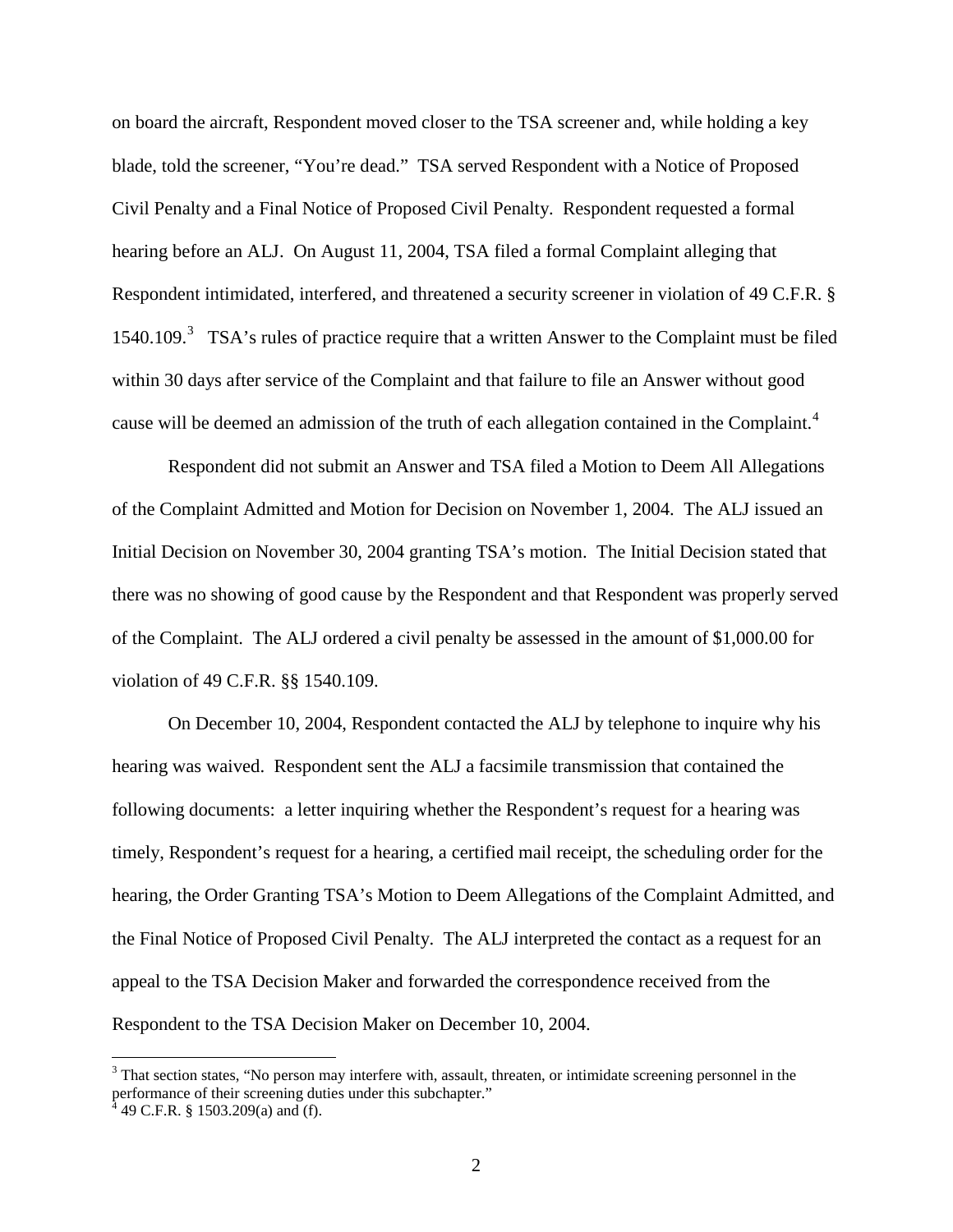On May 22, 2006, TSA filed a Motion to Dismiss Appeal. TSA argued that if Respondent filed an appeal, Respondent failed to perfect the appeal as required under the rules of practice at 49 C.F.R. 1503.233(c).

### **Findings**

According to the standard of review required in an appeal, Respondent's appeal may address only the following issues:

- 1. Whether the ALJ's findings of fact are supported by a preponderance of reliable, probative, and substantial evidence;
- 2. Whether the ALJ's conclusion of law that Respondent violated 49 C.F.R. § 1540.109 was made in accordance with applicable law, precedent, and public policy; and
- 3. Whether the ALJ committed a prejudicial error during the hearing that supports the appeal.

While it is not clear that Respondent intended to appeal the Initial Decision, because the ALJ spoke to the Respondent and interpreted the conversation to be a request for appeal; the TSA Decision Maker will also treat the conversation as a request for appeal.

Finding 1: The ALJ's findings of fact are supported by a preponderance of reliable, probative, and substantial evidence.

The ALJ found that Respondent was properly served and failed to file a written response to the August 11, 2004 Complaint. These findings are fully supported by the record before the ALJ. In his correspondence to the ALJ, Respondent inquires as to whether the request for a hearing was timely filed. While it appears that the request was timely filed, the request for a hearing does not satisfy the requirement to file a written Answer to the Complaint. TSA's rules of practice require that a written Answer be filed not later than 30 days after service of the

3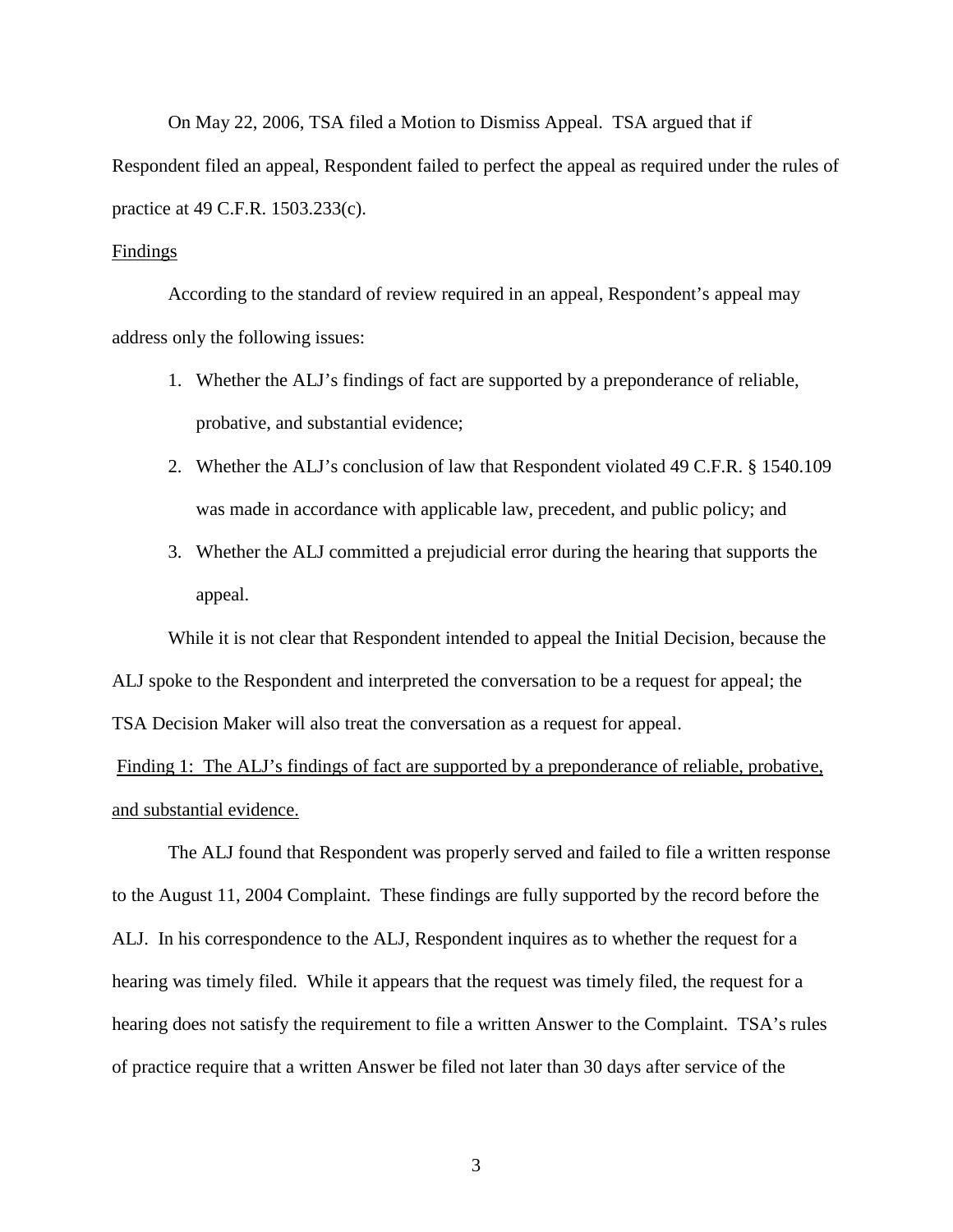Complaint and that the Answer specifically address each numbered paragraph of the Complaint. The rules state that, "Any statement or allegation contained in the complaint that is not specifically denied in the answer may be deemed an admission of the truth of that allegation." 49 C.F.R. § 1503.209(a) and (e). Further, the rules provide that, "a person's failure to file an answer without good cause will be deemed an admission of the truth of each allegation contained in the complaint." 49 C.F.R. § 1503.209(f). The record before the ALJ clearly demonstrates that Respondent has not made any type of written submission denying the allegations in the Complaint.

Finding 2: The ALJ's conclusions of law were made in accordance with applicable law, precedent, and public policy.

The ALJ concluded that the allegations of the Complaint were deemed admitted. The ALJ properly applied TSA's rules of practice in reaching this conclusion. Respondent did not file a written Answer denying the allegations as required in 49 C.F.R. § 1503.209(f). That provision provides that failure to file an Answer without good cause will be deemed an admission of truth. Further, once the Motion to Deem the Allegations Admitted is granted, there are no genuine issues of material fact to be determined by the ALJ and the hearing becomes moot. 5

### Finding 3: There was no prejudicial error during the hearing to support the appeal.

While there was no hearing, the ALJ's analysis of the facts and conclusions of law do not demonstrate any prejudicial error to support Respondent's appeal.

 $5$  49 C.F.R. § 1503.218(f)(5).